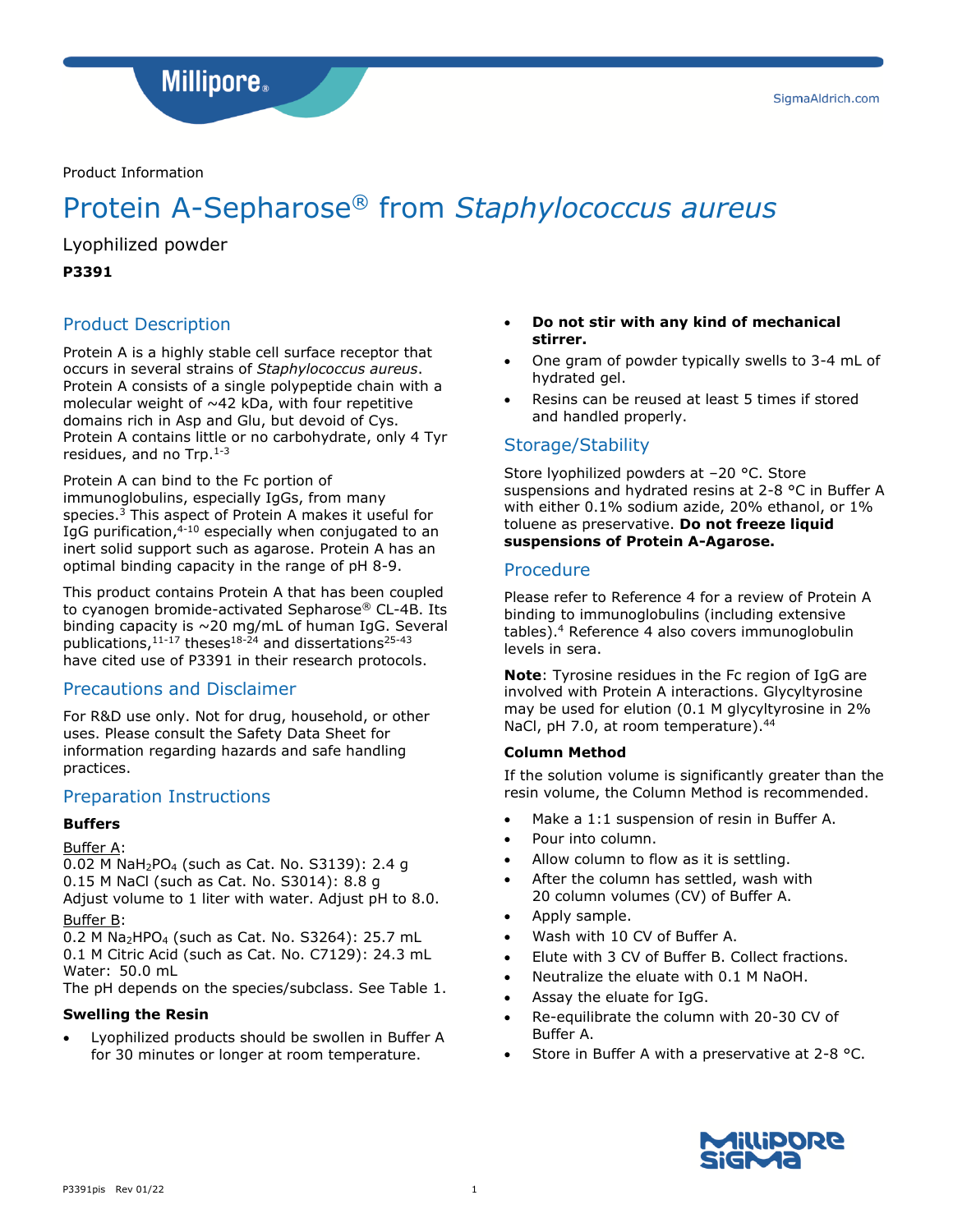## **Batch Method**

- Equilibrate resin on a sintered glass funnel or Buchner funnel (with Whatman® 54 filter paper) by washing with 10 resin volumes (RV) of Buffer A using gentle vacuum.
- Combine resin and sample solution in a container.
- Gently mix suspension on a shaker for 1 hour, or for longer if the solution volume is significantly greater than the resin volume.
- Collect the resin on the sintered flask or Buchner funnel. Wash with 10 RV of Buffer A.
- Transfer the resin to a beaker. Add twice the RV of Buffer B.
- Gently mix on shaker for 15 minutes.
- Collect resin on funnel as before, using a clean sidearm flask to collect the eluted antibody.
- Bring the eluate to neutral pH with 0.1 M NaOH.
- Wash the resin with 20 RV of Buffer A.
- Add preservative and store at 2-8 °C.

#### **Cleaning Procedure**

A decrease in the binding capacity may be due to steric hindrance by non-specifically bound proteins. It may be possible to clean the resin by washing the resin with:

- 10-20 volumes of 100 mM Tris or borate buffer, pH 8.5, containing 0.5-2.0 M NaCl,
- followed by 10-20 volumes of 100 mM acetate buffer, pH 4.0, containing 0.5-2.0 M NaCl.

Re-equilibrate the resin with 20 volumes of Buffer A. Add preservative and store at 2-8 °C.

#### References

- 1. Björk, I. *et al*., *Eur. J. Biochem*., **29(3)**, 579–584 (1972).
- 2. Goding, J.W., *J. Immunol. Methods*, **20**, 241-253 (1978).
- 3. Boyle, M.D.P. and Reis, K.J., *Bio/Technology*, **5**, 697-703 (1987).
- 4. Lindmark, R. *et al*., *J. Immunol. Methods*, **62(1)**, 1-13 (1983).
- 5. Langone, J.J., *J. Immunol. Methods*, **51(1)**, 3-22 (1982).
- 6. Ey, P.L. *et al*., *Immunochem.*, **15(7)**, 429-436 (1978).
- 7. Surolia, A. *et al*., *Trends Biochem. Sci.*, **7(2)**, 74-76 (1982).
- 8. Ishikawa, E., and Kato, K., *Scand. J. Immunol.*, **8(s7)**, 43-55 (1978).
- 9. Werner, S., and Machleidt, W., *Eur. J. Biochem.*, **90(1)**, 99-105 (1978).
- 10. Tucker, D.F. *et al.*, *J. Immunol.*, **121(5)**, 1644-1651 (1978).
- 11. Li, X. *et al*., *Plant Cell*, **10(1)**, 119-130 (1998).
- 12. Hennen-Bierwagen, T.A. *et al.*, *Plant Physiol.*, **146(4)**, 1892-1908 (2008).
- 13. Hayes, N.V.L. *et al*., *PLoS One*, **6(12)**, e28271 (2011).
- 14. Flici, H. *et al*., *Nat. Commun.*, **5**, 4484 (2014).
- 15. Cho, K.-J., and Roche, P.A., *Methods Mol. Biol.*, **1988**, 271-277 (2019).
- 16. Sanna, S. *et al.*, *Cell Death Dis.*, **11(5)**, 369 (2020).
- 17. Wright, W.W. *et al*., *J. Cell Signal.*, **2(1)**, 9-26 (2021).
- 18. Gines, Leoned G., "Analysis of the Bactericidal Activity of Antiserum Raised Against the N-terminal Half of an 85-kilodalton Outer Membrane Protein of *Neisseria meningitidis*". Montana State University, M.S. thesis, pp. 15, 16 (2002).
- 19. Shen, Fei, "Effects of E2 on ApoE Secretion and Neurite Outgrowth in Cultured Adult Mouse Cortical Neurons". Eastern Illinois University, M.S. thesis, p. 10 (2002).
- 20. O'Connoll, Marie, "Development of antibodies to human transient receptor potential vanilloid 1 for future targeting of therapeutics to sensory neurons". Dublin City University, M.Sc. thesis, p. 30 (January 2014).
- 21. Wilson, Robyn M., "Trimethylated Lysine 4 at Histone 3 Shows the Same Circadian Rhythm at Promoters of Diversely-Expressed Genes in *Chlamydomonas Reinhardtii*". Western Kentucky University, M.S. thesis, p. 10 (2016).
- 22. Jacob, Arthur, "Proteomic analysis of protein arginine methyltransferases 5 and 7 using BioID method". McGill University, M.Sc. thesis, p. 26 (2016).
- 23. Carswell, Matthew, "A Regulatory Role for 14-3-3 Proteins in the Starch Biosynthetic Pathway of *Zea mays*". University of Guelph, M.Sc. thesis, p. 95 (2021).
- 24. Constantinou, Jason, "A mutation in the semaphorin signalling pathway and its consequences in prostate cancer". University College London, MD(Res) thesis, p. 97 (2010).
- 25. MacLean, Christine Anne, "Herpes Simplex Virus DNA-Binding Proteins: Studies on 21K and the 'a' Sequence". University of Glasgow, Ph.D. dissertation, p. 86 (1987).
- 26. Mernaugh, Raymond LeRoy, "The production and characterization of anti-idiotypic antibodies to syngeneic monoclonal and xenogeneic polyclonal antibodies to soybean mosaic virus". Iowa State University, Ph.D. dissertation, p. 27 (1987).

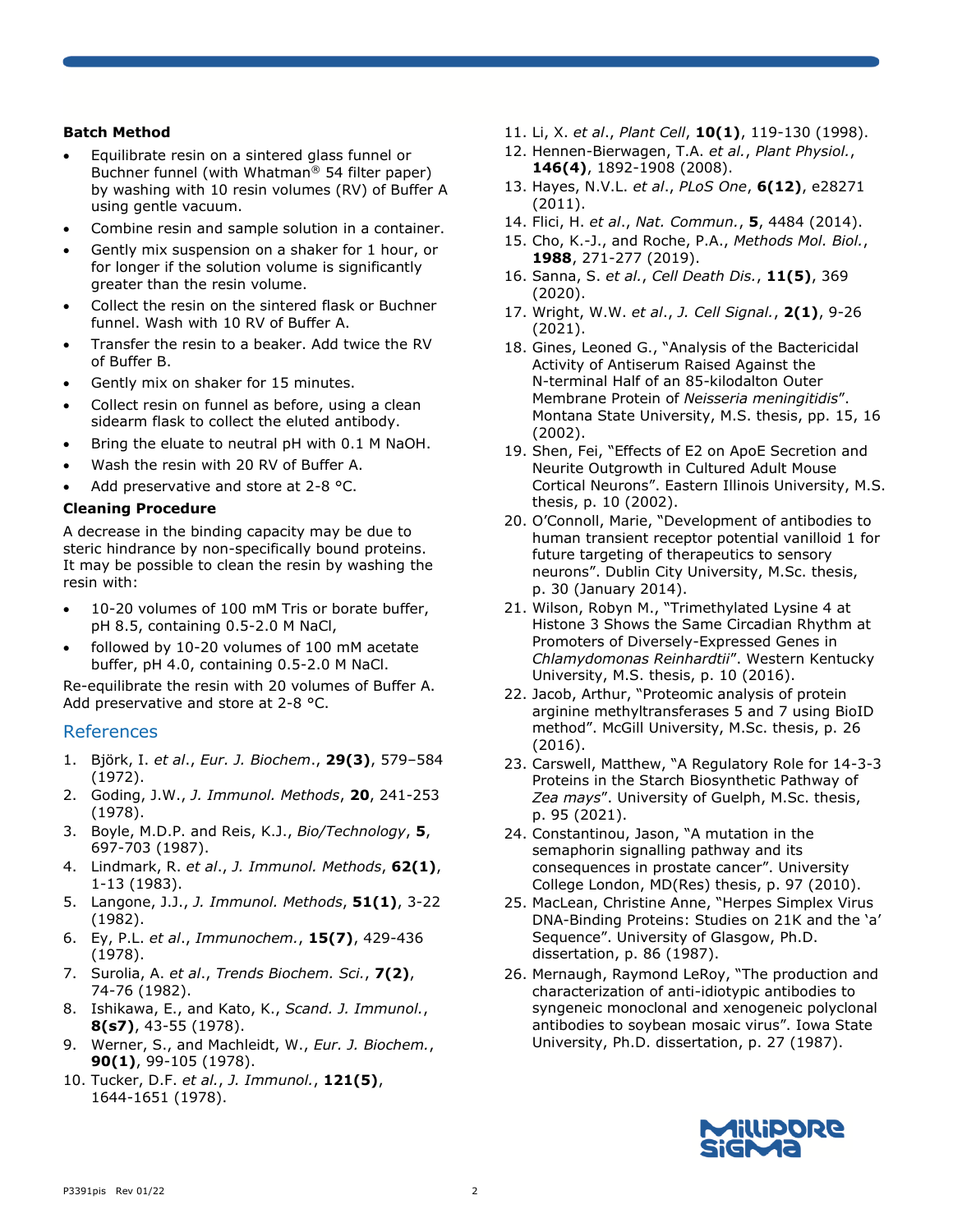- 27. Yang, Yi, "Signal transduction of abscisic acid in *Arabidopsis thaliana*: Identification and characterisation of protein interaction partners of ABI2". Technischen Universität München, Dr. rer. nat. dissertation, p. 43 (2003).
- 28. Kuo, Lillian S., "Structural and Functional Analysis of HIV-1 Nef Activation of Pak-2". University of Texas Southwestern Medical Center at Dallas, Ph.D. dissertation, pp. 45, 46 (2008).
- 29. Zettlitz, Kirsten Anja, "Engineered Antibodies for the Therapy of Cancer and Inflammatory Diseases". Universität Stuttgart, Dr. rer. nat. dissertation, p. 31 (2010).
- 30. Sollome, James Jerome, "Heregulin Activates a Novel HER2/HER3-MTK1-GIT1/ERK1/2 MAPK Signaling Pathway". University of Arizona, Ph.D. dissertation, pp. 56, 109 (2014).
- 31. Farrugia, Mark K., "The Diverse Relationship of Kruppel-Like Factors 4 and 5 in Breast Cancer". West Virginia University, Ph.D. dissertation, p. 101 (2015).
- 32. Homoud, Alyaa Munaji, "Characterisation of proteins in camel milk, the effect of heat treatment on physicochemical and functional properties related to yogurt". Heriot-Watt University, Ph.D. dissertation, p. 111 (June 2015).
- 33. Chang, Elizabeth Tsuying, "Heterogenous Ribonucleoprotein A18 (hnRNP A18) Promotes Tumor Growth by Increasing Protein Translation of Selected Transcripts in Cancer Cells". University of Maryland Baltimore, Ph.D. dissertation, p. 37 (2016).
- 34. Davidson, Adam S., "Investigation of vesicular stomatitis virus interaction with host cell proteins and associated mRNA structures". Wake Forest University, Ph.D. dissertation, p. 69 (May 2016).
- 35. Fegan, Jamie, "Evaluation of the Bacterial Transferrin Receptor as a Vaccine Antigen". University of Calgary, Ph.D. dissertation, p. 65 (2016).
- 36. Meier, Johannes Peter, "CD8+ T cell epitopeenriched HIV-1-Gag antigens with preserved structure and function". Universität Regensburg, Dr. rer. nat. dissertation, p. 66 (2016).
- 37. Mattiske, Tessa, "Investigating the Pathogenic Mechanism of Expanded Polyalanine Tract Mutations in the ARX Homeobox Transcription Factor causing Intellectual Disability". University of Adelaide, Ph.D. dissertation, p. 75 (2017).
- 38. Steinwand, Michael Allan, "Biochemical and Genetic Mechanisms Underlying Basal Salicylic Acid Synthesis In *Arabidopsis thaliana*". University of California Berkeley, Ph.D. dissertation, p. 84 (2017).
- 39. Barutcu, Seda, "Role of JIP1-JNK Signaling in Beta-Cell Function and Autophagy". University of Massachusetts Medical School, Ph.D. dissertation, p. 99 (2018).
- 40. Luff, Daisy, "Elucidating the molecular mechanisms of p110δ activation in T cell antigen receptor signalling". Cambridge University, Ph.D. dissertation, p. 145 (2018).
- 41. Alsina, Gemma Gou, "Molecular Mechanisms Underlying the Role of SynGAP in Cognition and Synaptopathies". Universitat Autònoma de Barcelona, Ph.D. dissertation, p. 103 (2019).
- 42. Llorens, Marc Herniaz, "Lipid raft association and subcellular localization of UNC5 Netrin-1 receptors". Universitat de Barcelona, Ph.D. dissertation, p. 137 (2019).
- 43. Nguyen, Thien Anh, "Sex-linked neuroligins and their roles at synapses". Georgetown University, Ph.D. dissertation, p. 39 (2020).
- 44. Bywater, R., in *Chromatography of Synthetic and Biological Polymers* (Epton, R., ed.). Ellis Horwood (Chichester, UK), pp. 337-340 (1978).

## **Notice**

We provide information and advice to our customers on application technologies and regulatory matters to the best of our knowledge and ability, but without obligation or liability. Existing laws and regulations are to be observed in all cases by our customers. This also applies in respect to any rights of third parties. Our information and advice do not relieve our customers of their own responsibility for checking the suitability of our products for the envisaged purpose.

The information in this document is subject to change without notice and should not be construed as a commitment by the manufacturing or selling entity, or an affiliate. We assume no responsibility for any errors that may appear in this document.

# Technical Assistance

Visit the tech service page at SigmaAldrich.com/techservice.

## Standard Warranty

The applicable warranty for the products listed in this publication may be found at SigmaAldrich.com/terms.

# Contact Information

For the location of the office nearest you, go to SigmaAldrich.com/offices.